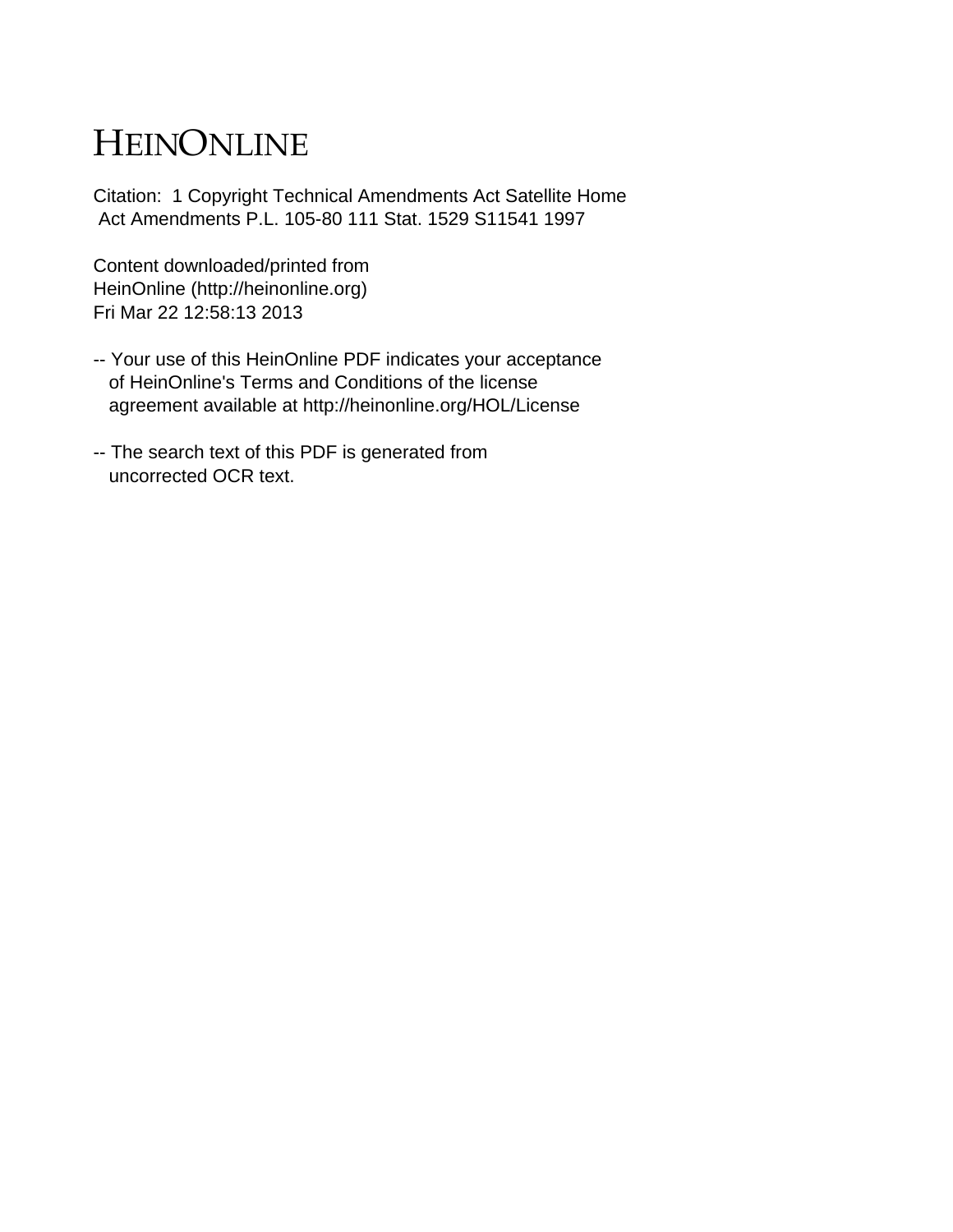"Power Pit." manages the purchase and dis-tribution of all electrical power used throughout the facility. "Our goal," says Ron Taylor, power-operations manager, "is to have a reliable power supply at the lowest possible cost."

Thanks to the sophisticated freezer/ sublimer equipment, the power load can be quickly adjusted by freezing or subliming up to 200 tons of uranium gas. To reduce power requirements,  $UF_6$  gas is withdrawn from the system and frozen.

Much of PGDP's progress during the last five years can be attributed to a cooperative union-management relationship, which has led to the creation of joint union-management teams at various levels. For example, an empowered union-management team developed a system to provide better heat protection to people working in high-temperature areas. Teams also have improved quality and maintenance efficiency (the site has **300** maintenance workers). And one team de-

veloped a six-year plan for facility upgrades. Now, an effort is underway to expand the team concept by creating high-performance work teams that will be responsible for dayto-day operations. Added impetus for this initiative came from a visit by union and management representatives to another<br>Lockheed Martin plant—a former "Best Lockheed Martin plant-a former "Best<br>Plants" winner-in Moorestown N.J. Plants" winner-in Moorestown, N.J. "Teamwork is a win/win situation, but we realized that we were functioning on a project basis," says Steve Penrod, operations manager. "At Moorestown. we saw a culture

of teamwork in day-to-day activities." Union officials support the high-performance team concept, says Mike Jennings, an OCAW representative for continuous-im-provement programs. "It is a slow process, since it is a big change in culture," he says.

"We aren't going to force teams on anyone." Paducah has taken a team approach to operations performance improvement, placing heavy emphasis on a "conduct of operations" code that demands "rigorous attention to detail," says Penrod. As part of the effort, a team including hourly workers developed a "Code of Professionalism" that specified how employees should conduct themselves on the job.

Undergirding all of the performance-improvement efforts at Paducah has been an extensive communications effort-which includes "All-Hands Meetings" twice a year for 1,200 or more employees. "At these meetings, we reinforce our expectations, we discuss our performance measures, and we give people the opportunity to comment and raise any issues they may have," explains Howard Pulley, enrichment plant manager. "Among other things, they may tell us which of our systems are causing them to not be efficient."

Then there are "C2" meetings-in which small groups of employees focus on compliments and concerns. Every other month, 15 people are selected at random to participate. After discussion, the groups vote on their top three compliments—citing things that are being done well-as well as their top three concerns. "We follow up on their issues and then provide feedback," Pulley says.

#### U.S. FOREIGN OIL CONSUMPTION FOR WEEK ENDING OCTOBER 24

Mr. HELMS. Mr. President, the American Petroleum Institute reports that for the week ending October 24, the United States imported 7,482,000 barrels of oil each day, 1,104,000 barrels more than the 8,586,000 imported each day during the same week a year ago.

Americans relied on foreign oil for 54 percent of their needs last week, and

there are no signs that the upward spiral will abate. Before the Persian Gulf war, the United States obtained approximately 45 percent of its oil supply from foreign countries. During the Arab oil embargo in the 1970's, foreign oil accounted for only **35** percent of America's oil supply.

Anybody else interested in restoring domestic production of oil? By U.S. producers using American workers?

Politicians had better ponder the economic calamity sure to occur in America if and when foreign producers shut off our supply-or double the already enormous cost of imported oil flowing into the United States-now 7,482,000 barrels a day.

# THE VERY BAD DEBT BOXSCORE

Mr. HELMS. Mr. President, at the close of business yesterday, Thursday, October **30,** 1997, the Federal debt stood at \$5,430,869,894,529.83 (Five trillion, four hundred thirty billion, eight hundred sixty-nine million, eight hundred ninety-four thousand, five hundred twenty-nine dollars and eighty-three cents).

One year ago, October **30,** 1996, the Federal debt stood at \$5,237,762,000,000 (Five trillion, two hundred thirtyseven billion, seven hundred sixty-two million).

Five years ago, October **30,** 1992, the Federal debt stood at \$4,067,329,000,000 trillion, sixty-seven billion, three hundred twenty-nine million).

Ten years ago, October **30,** 1987, the Federal debt stood at \$2,384,800,000,000 (Two trillion, three hundred eightyfour billion, eight hundred million).

Twenty-five years ago, October **30,** 1972, the Federal debt stood at \$439,230,000,000 (Four hundred thirtynine billion, two hundred thirty million) which reflects a debt increase of nearly \$5 trillion-4,991,639,894,529.83 (Four trillion, nine hundred ninety-one billion, six hundred thirty-nine million, eight hundred ninety-four thousand, five hundred twenty-nine dollars and eighty-three cents) during the past 25 years.

Mr. HATCH. Mr. President, I rise today to laud the Senate passage of H.R. 672. This legislation, which was introduced by Congressman COBLE in the House of Representatives, is the counterpart to legislation I introduced in the Senate on March 20 of this year-the Copyright Clarification Act of 1997, **S.** 506. The Copyright Clarification Act was reported unanimously by the Senate Judiciary Committee on April 17.

The purpose of these bills is to make technical but needed changes to our Nation's copyright laws in order to ensure the effective administration of our copyright system and the U.S. Copyright Office. The need for these changes was first brought to my attention by the Register of Copyrights, Marybeth Peters, and I want to thank her for her outstanding work.

Among the most important amendments made by H.R. 672 is a clarification of the Copyright Office's authority to increase its fees for the first time since 1990 in order to help cover its costs and to reduce the impact of its services on the Federal budget and the American taxpayer. This clarification is needed because of ambiguities in the Copyright Fees and Technical Amendments Act of 1989, which authorized the Copyright Office to increase fees in 1995, and every fifth year thereafter. Because the Copyright Office did not raise its fees in 1995, as anticipated, there has been some uncertainty as to whether the Copyright Office may increase its fees again before 2000 and whether the baseline for calculating the increase in the consumer price index is the date of the last actual fees settlement-1990-or the date of the last authorized fees settlement-1995. H.R. 672 clarifies that the Copyright Office may increase its fees in any calendar year, provided it has not done so within the last 5 years, and that the fees may be increased up to the amount required to cover the reasonable costs incurred by the Copyright Office.

Although H.R. 672 does not require the Copyright Office to increase its fees to cover all its costs, I believe it is important in that it provides the Copyright Office the statutory tools to become self-sustaining-a concept that I promoted in the last Congress. Currently the Copyright Office does not recover the full costs of its services through fees, but instead receives some **\$10** million in annual appropriations.

Several studies have supported fullcost recovery for the Copyright Office. For example, a 1996 Booz-Allen & Hamilton management review of the Library of Congress recommended that the Copyright Office pursue full-cost recovery, noting that the Copyright Office has been subject to full-cost recovery in the past and that the potential revenues to be derived from pursuing a fee-based service was significant. A 1996 internal Copyright Office management report prepared by the Library of Congress also recommended full-cost recovery for copyright services. The Congressional Budget Office has also suggested full-cost recovery for the Copyright Office as a means of achieving deficit reduction. These recommendations were endorsed by the General Accounting Office in its recent report, "Intellectual Property, Fees Are Not Always Commensurate with the Costs of Services."

It is my understanding that the Copyright Office has embraced the goal of achieving full-cost recovery for its copyright services. H.R. 672 will provide the authority to achieve that goal, and by passing this legislation this year, the Copyright Office will be able to move expeditiously to adjust their fees for the coming year.

TECHNICAL CORRECTIONS TO THE SATELLITE HOME VIEWER ACT OF 1994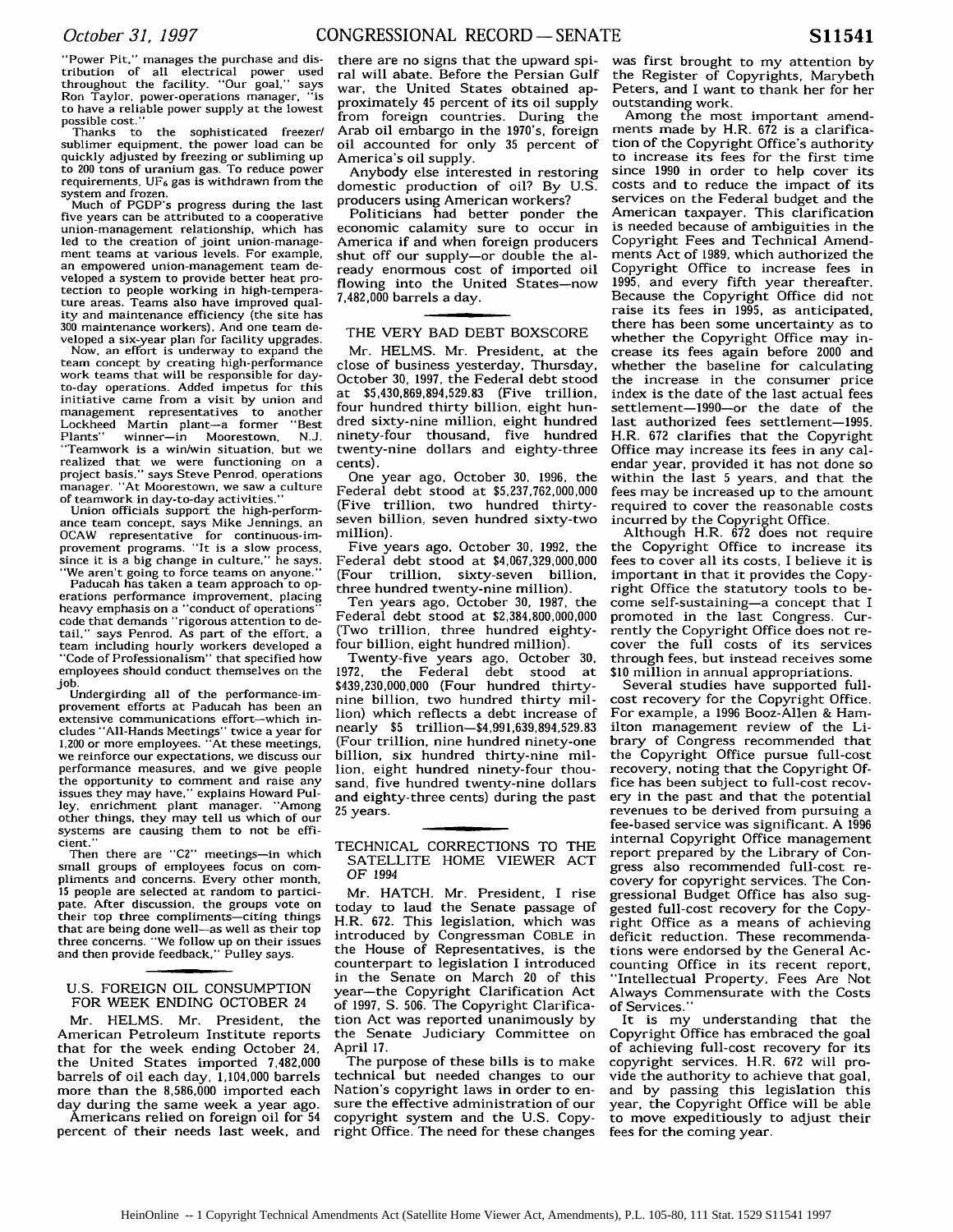I also want to note the importance of the amendment which the Senate has adopted to H.R. 672 to overturn the ninth circuit's decision in *La Cienega Music Co. v. ZZ Top,* **53** F.3d **950** (9th Cir. 1995), *cert denied,* 116 **S.** Ct. 331 (1995). My colleagues will recall that Senator LEAHY and I introduced this legislation in March of this year as a provision of S. 505, the Copyright Term Extension Act of 1997.

In general, LaCienega held that distributing a sound recording to the public-by sale, for example-is a "publication" of the music recorded on it under the 1909 Copyright Act. Under the 1909 Act, publication without copyright notice caused loss of copyright protection. Almost all music that was first published on recording did not contain copyright notice, because publishers believed that it was not technically a publication. The Copyright Office also considered these musical compositions to be unpublished. The effect of La Cienega, however, is that virtually all music before 1978 that was first distributed to the public on recording has no copyright protectionat least in the ninth circuit.

By contrast, the second circuit in *Rosette v. Rainbo Record Manufacturing Corp.* 546 F.2d 461 (2d Cir. 1975), aff d per curiam, 546 F.2d 461 (2d Cir. 1976) has held the opposite-that public distribution of recordings was not a publication of the music contained on them. As I have noted, Rosette comports with the nearly universal understanding of the music and sound recording industries and of the Copyright Office.

Since the Supreme Court has denied cert in La Cienega, whether one has copyright in thousands of musical compositions depends on whether the case is brought in the second or ninth circuits. This situation is intolerable. Overturning the La Cienega decision will restore national uniformity on this important issue by confirming the wisdom of the custom and usage of the affected industries and of the Copyright Office for nearly 100 years.

In addition to these two important provisions, H.R. 672 will:

First, correct drafting errors in the Satellite Home Viewer Act of 1994, which resulted from the failure to take into account the recent changes made by the Copyright Tribunal Reform Act of 1993, and which mistakingly reversed the rates set by a 1992 Copyright Arbitration Royalty Panel for Satellite carriers;

Second, clarify ambiguities in the Copyright Restoration Act dealing with the restoration of copyright protection for certain works under the 1994 Uruguay Round Agreements Act;

Third, ensure that rates established in 1996 under the Digital Performance Rights in Sound Recordings Act will not lapse in the event that the Copyright Arbitration Royalty Panel does not conclude rate-setting proceedings prior to Dec. **31,** 2000.

Fourth, restore definition of "jukebox" and 'jukebox operator," which

were mistakingly omitted when the old jukebox compulsory license was replaced with the current negotiated jukebox license;

Fifth, revise the currently unworkable requirement of a 20-day advanced notice of intent to copy right the fixation of live performances, such as sporting events;

Sixth, clarify administrative issues regarding the operation of the Copyright Arbitration Royalty Panels;

Seventh, provide needed flexibility for the Librarian of Congress in setting the negotiation period for the distribution of digital audio recording technology [DART] royalties; and,

Eighth, make miscellaneous spelling, grammatical, capitalization and other corrections to the Copyright Act.

Mr. President, this is important legislation, and I am pleased the Senate has acted to approved it prior to adjourning this fall. I wish to thank my colleagues and to encourage the House to accept the Senate amendment and to forward H.R. 672 to the President for his signature without delay.

#### DEPARTMENT OF DEFENSE AU-THORIZATION BILL CONFERENCE REPORT

Mr. JEFFORDS. Mr. President, for the past few days, the Senate has been considering the conference report to accompany the Department of Defense authorization bill for fiscal year 1998. While there are several areas of controversy, I would like to highlight one area that I believe has not been given sufficient consideration: funding for the National Guard.

This bill contains a couple of disturbing provisions, not so much for their immediate impact, but for their longterm consequences. First, the proposal to add a representative for the Guard and Reserves on the Joint Chiefs of Staff, which I strongly support, has been watered down to call for two twostar advisors to the Chairman of the JCS. Mr. President, this is essentially the same role that the head of the National Guard Bureau has today. I do not see this as an enhancement of the Guard's status in the highest circles of decisionmaking. And I'm told that in the Pentagon, two two-stars don't equal a four. I am afraid that the current pattern of decisionmaking is responsible for the shortfall in resources for the National Guard that we see in the legislation before us, and if it is not altered in a significant manner, the National Guard is likely to have greater problems in the future.

The other provision that I would like to draw my colleagues attention to is the cut in Army National Guard personnel endstrength of **5,000.** Mr. President, we all understand that over the next few years, endstrengths will come down for all the services. But what this bill does is to pick out one component of the military and require it to make<br>a significant cut without calling on a significant cut without calling on other components to begin their

agreed-upon reductions. In fact, this bill forces reductions in the only part of the U.S. Army to actually meet its endstrength requirements. I am not sure that all my colleagues realize that because the Army National Guard is actually over its required endstrength by about **2,000** people, the legislation will force the layoff of more than **5,000** young men and women who are currently serving their country. Whereas if similar cuts were to come in the active component, the cuts would be implemented in large part by eliminating unfilled positions. This does not seem to me to be the way to maintain a dedicated cadre of military professionals.

Finally, I speak out today because I am concerned that this legislation may be taken as a sign by some as a change in Congress' attitude toward the National Guard. I very strongly believe that the future of the U.S. Armed Forces must include a greater role for the Guard and Reserves, not a diminished one. As defense resources shrink, as the nature of our employment structures change, and as we develop better tools for keeping our weekend warriors up to speed as top quality practioners of their military arts, we must put more of our faith in that part of the U.S. military that is closest to the people-the National Guard.

For too long, Congress has been seen as the primary bastion of support for the Guard and Reserves-not the Pentagon. An example of this is the administration's request for no new procurement funds for fiscal year 1998 for the Army Guard and Air Guard, out of a total procurement budget request of \$42,883,000,000. This is not only unrealistic-it is dangerous. And until the administration sends up a more balanced request, Congress will have to continue its vigilance on behalf of the Guard. But this is not the way it should be, Mr. President, and I am disappointed that the bill before us today did not take advantage of the opportunity to change this situation.

It is my impression that a great debate continues to rage on the future structure of our military forces. I trust that this bill will not be taken as Congress' comments on that discussion, and that renewed energy will go into finding a better solution to these dilemmas in the coming years.

## MESSAGES FROM THE PRESIDENT

Messages from the President of the United States were communicated to the Senate by Mr. Williams, one of his secretaries.

## EXECUTIVE MESSAGES REFERRED

As in executive session the Presiding Officer laid before the Senate messages from the President of the United States submitting sundry nominations which were referred to the appropriate committees.

(The nominations received today are printed at the end of the Senate proceedings.)